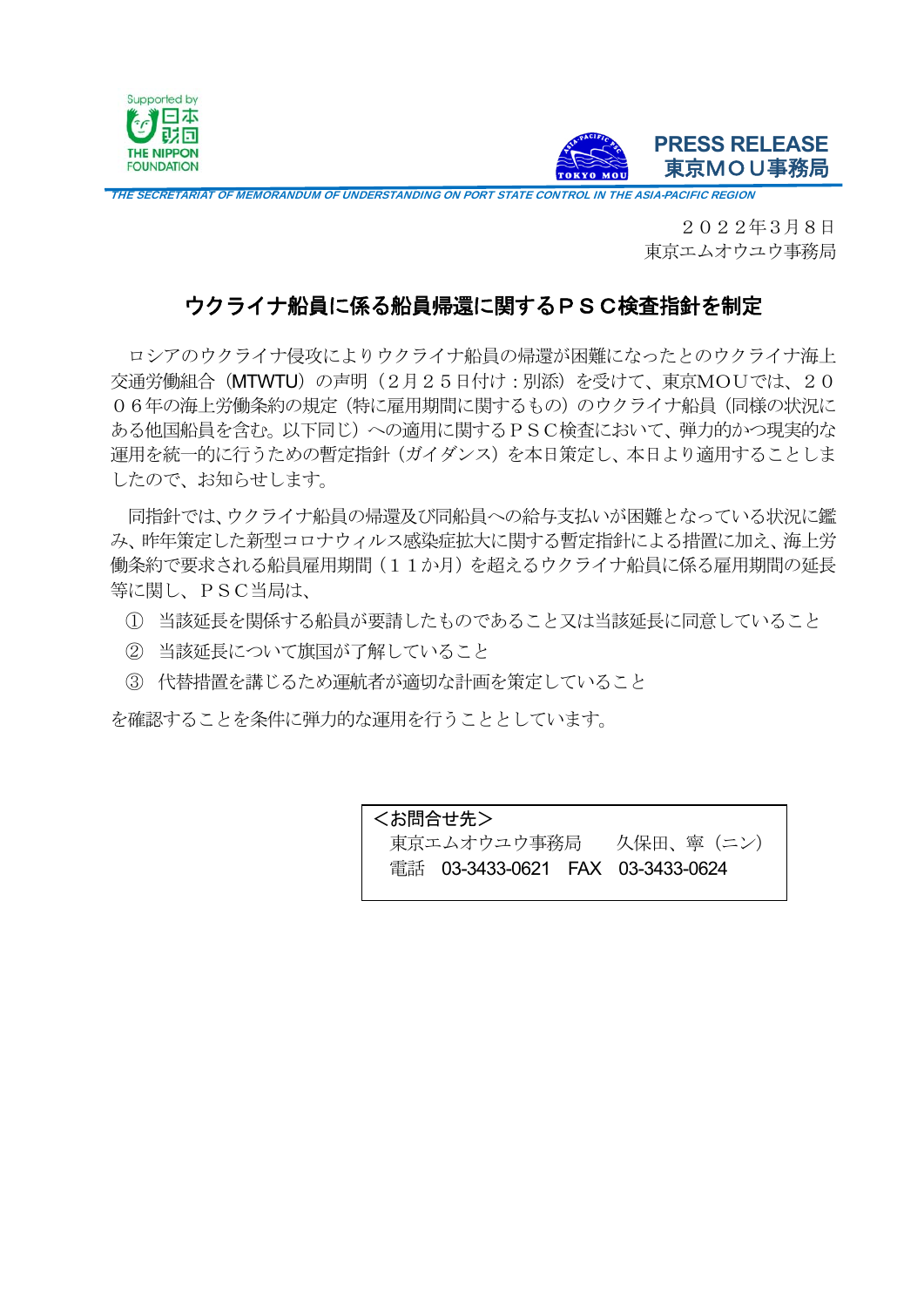## *Editor's note*

- 東京MOU:ポート・ステート・コントロールに関するアジア太平洋地域協力協定(Memorandum of Understanding on Port State Control in the Asia-Pacific Region) の略で、PSCを効果的 に実施するため、検査方法の統一、検査情報の共有等を図るための地域協定。2022年3 月1日現在、以下の21の当局がメンバーとなっている。また、メキシコが準メンバーとな っているほか、7の当局及び9のIGOがオブザーバーとなっている。事務局は東京、デー タセンター(APCIS)はモスクワに所在。
	- メンバー:オーストラリア、カナダ、チリ、中国、フィージー、香港(中国)、インドネシア、 日本、韓国、マレーシア、マーシャル諸島、ニュージーランド、パナマ、パプアニュー ギニア、ペルー、フィリピン、ロシア、シンガポール、タイ、ヴァヌアツ、ベトナム オブザーバー:カンボジア、北朝鮮、マカオ(中国)、サモア、ソロモン諸島、トンガ、US CG、IMO、ILO、パリMoU、インド洋MOU、黒海MOU、リヤドMOU、カ
		- リブ海MOU、アブジャMOU、Viña del Mar Agreement(南米MOU)、
- ポート・ステート・コントロール (PSC): 海上人命条約、海洋汚染防止条約等で認められて いる寄港国の権利として実施する外国船舶への立入検査のこと。安全、保安、海洋環境保護、 船員の作業居住環境に関する条約の規定に適合しているかを確認し、著しい欠陥が認められ た場合には、航行停止処分を行うことができる。条約の義務を十分に果たしていない旗国や 船舶所有者に対し、条約への適合を促す効果が期待されている。